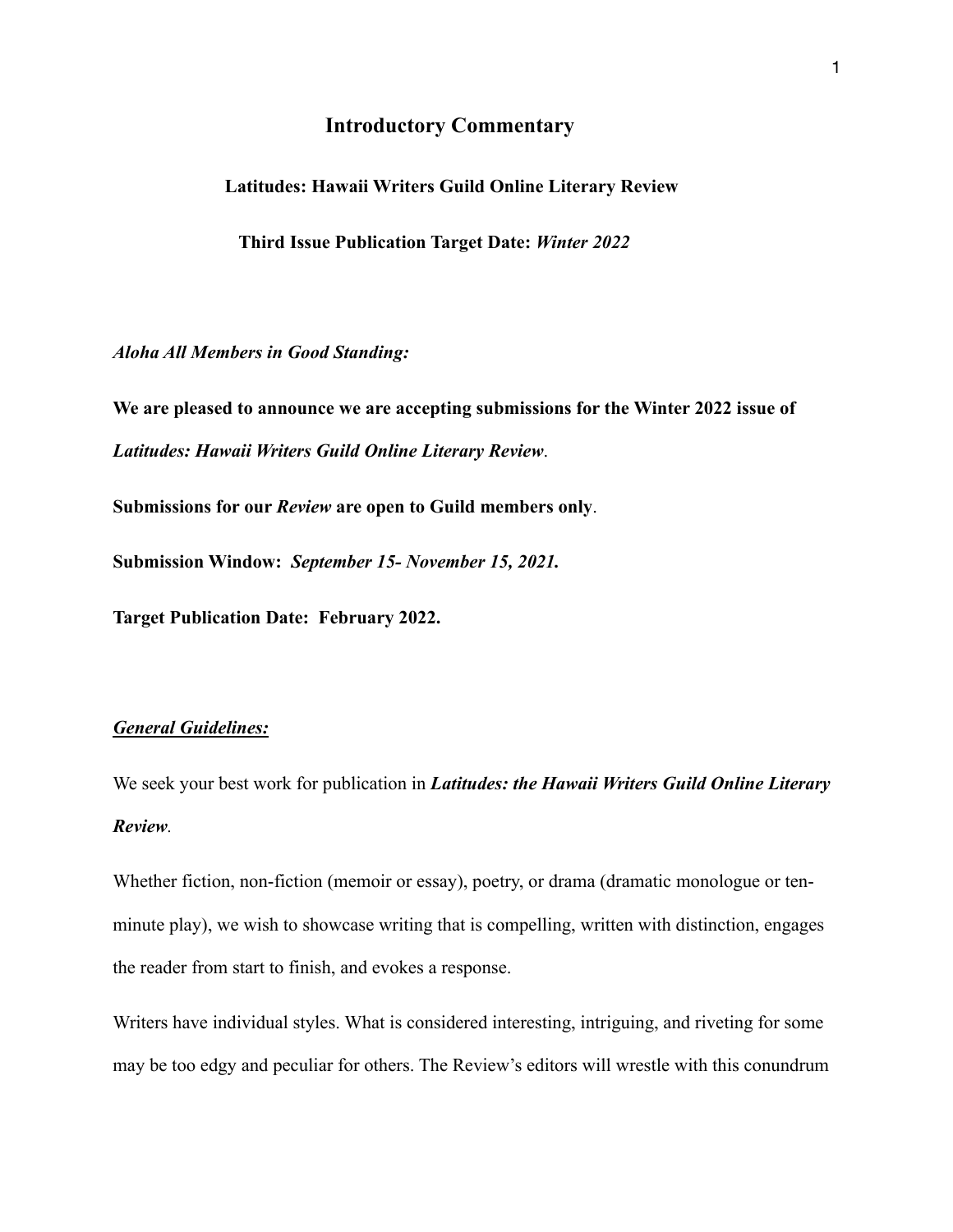and select submissions that are good and solid examples of fiction, non-fiction, poetry, and drama.

All submissions that are accepted for publication will share common elements of good writing in *grammar, punctuation, style, syntax, and story / narrative flow.* 

- **Hawaii Writers Guild will not accept submissions that include religious or political proselytizing, libelous material, material that infringes on another's copyright, gratuitous vulgarity, or anything remotely misogynistic, racist, or bigoted. Cursing, within the context of the story line, and within the bounds of the characters and the plot, is acceptable.**
- Works-in-Progress must be self-contained chapters or sections from the larger wor*k*.
- We are theme and genre neutral. Show us your best work regardless of genre or theme.
- Lighter themes and humor welcome.
- Critiques will not be given.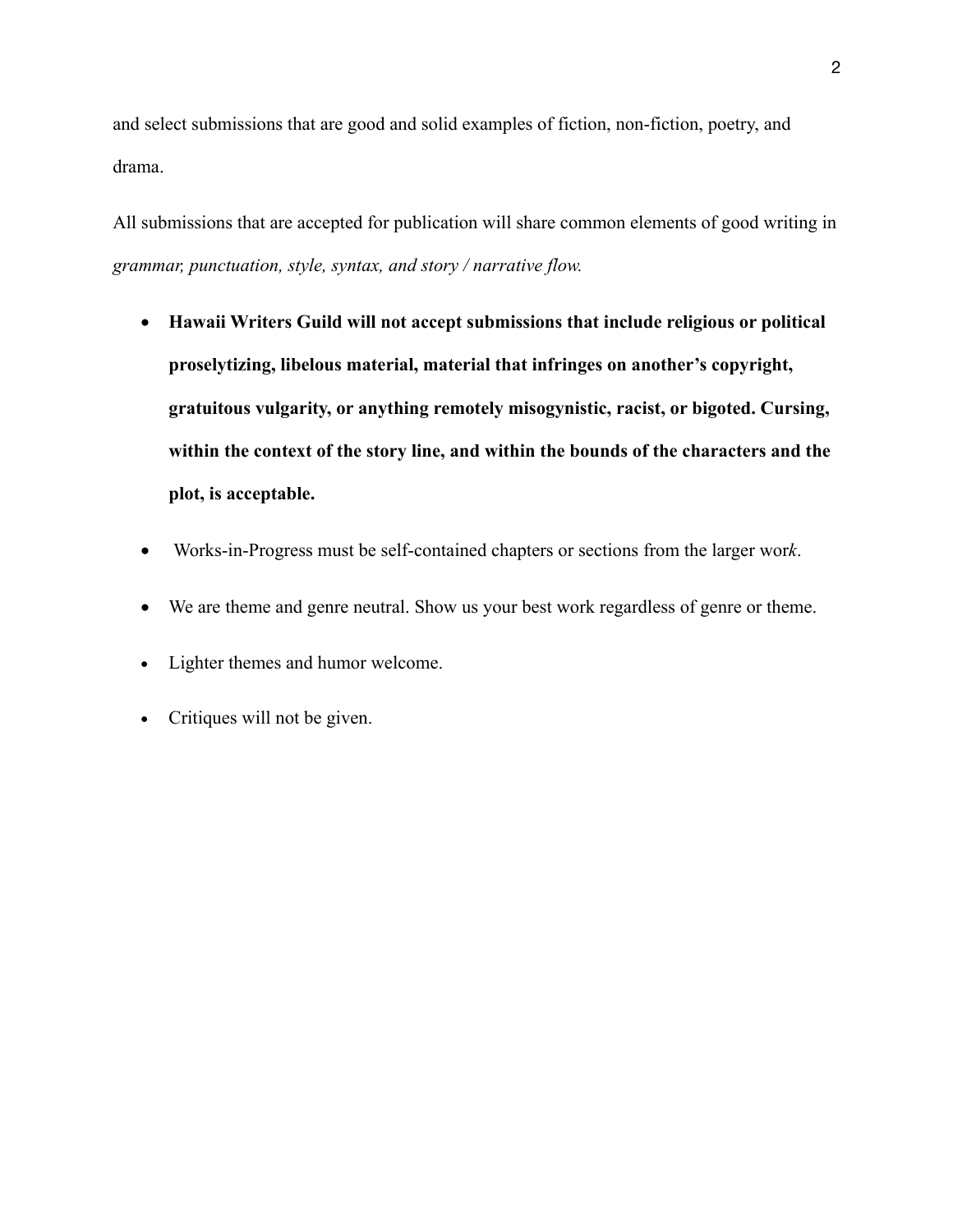## *Key elements we will look for, by genre:*

## *Fiction:*

- A compelling story that stirs an emotional response, utilizes imaginative premises, unusual/marginalized characters, and creates high stakes.
- Well-delineated characters and setting.
- Dialogue that sounds real. (Grammar rules may take a holiday.)
- Tight writing (the most arbitrary element!) should include action verbs and vivid nouns, judicious use of adverbs and adjectives—and a writing style that *shows* the reader, does not *tell* her.
- Appropriate handling of point-of-view.
- Good story / narrative flow and smooth transition between scenes.
- Good grammar required (except in dialogue).
- Avoid clichés or trite descriptions.

## *Non-Fiction (Memoir):*

- A compelling event with a beginning, middle, and end that the reader relates to and that emotionally impacts the reader.
- Well delineated settings and/or characters driven by life experiences and complex motives.
- Dialogue that sounds real. (Grammar rules may take a holiday.)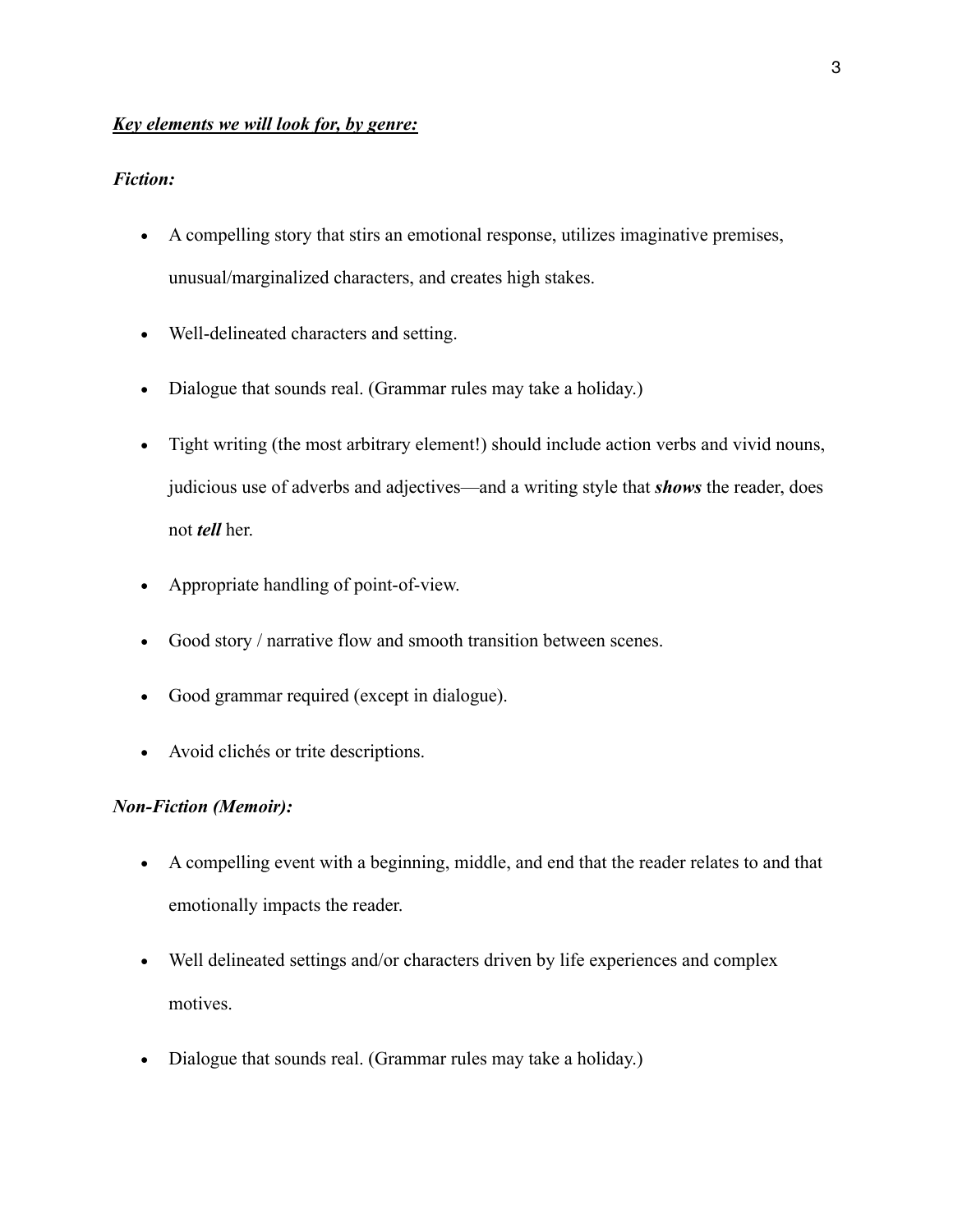- Tight writing (the most arbitrary element!) should include action verbs, vivid nouns, limited adverbs and adjectives—with the purpose of *showing* the reader, not *telling* her.
- Good story / narrative flow and smooth transition between scenes / years.
- Good grammar required (except in dialogue).
- Avoid clichés and trite descriptions.

## *Non-Fiction (Essay):*

- Clear statement of topic or intent with clear, explicit main ideas or thesis.
- *Bravery* not required but appreciated—show us the stuff you never thought would be published elsewhere—i.e., *be different*.
- Information or personal experience / ideas / philosophy that supports the topic logically.
- Tight writing (the most arbitrary element!) should include action verbs, vivid nouns, judicious use of adverbs and adjectives—that *shows* the reader, does not *tell* her.
- A conclusion or presentation that follows from the material presented.

## *Drama (Dramatic Monologues, Soliloquies, Ten-Minute Plays):*

### *Dramatic Monologues and Soliloquies:*

• Dramatic monologues are a way of expressing the views of one character and offering the audience greater insight into that character's feelings.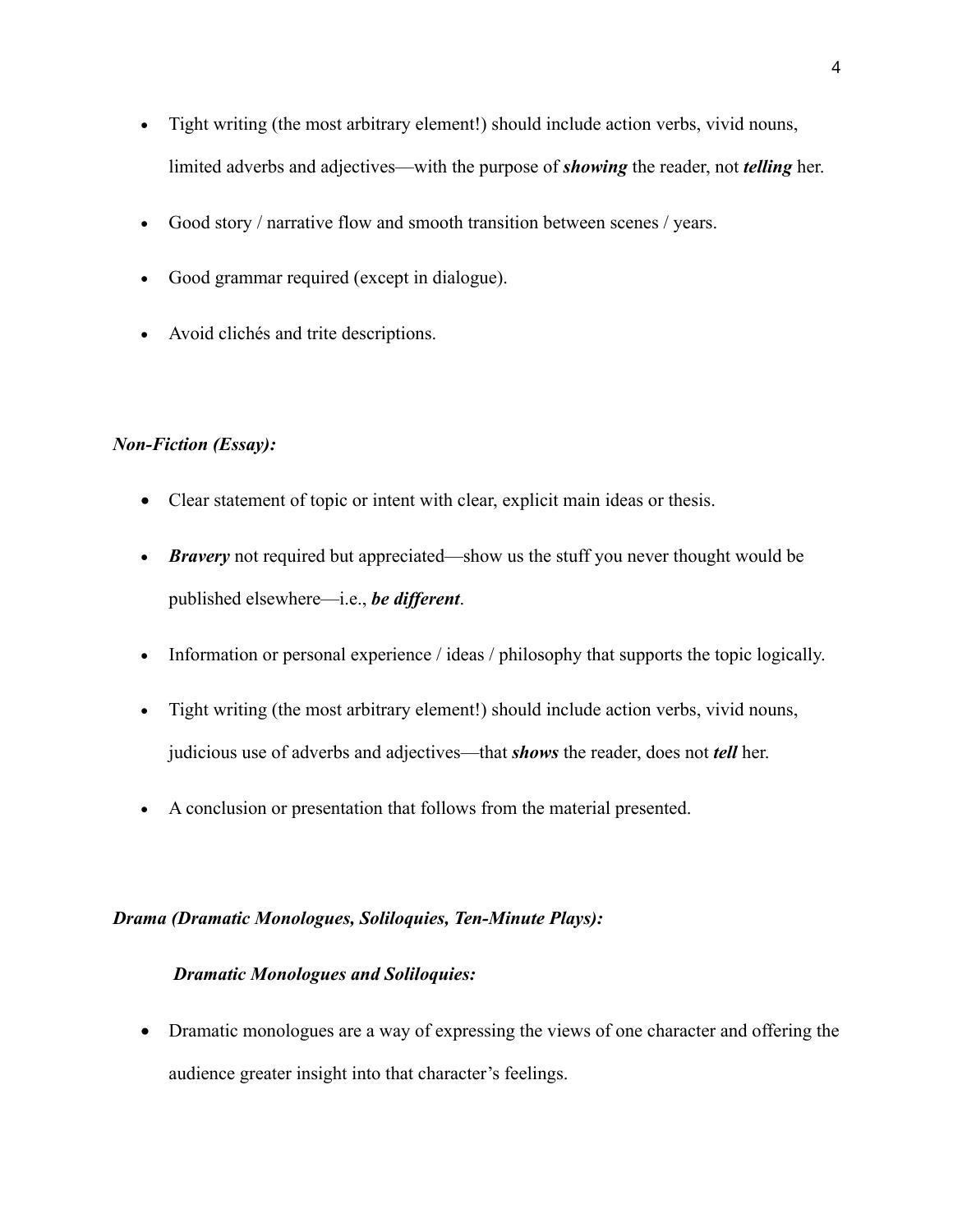- A dramatic monologue usually takes place when a character is facing an extreme crisis**,**  or a dramatic moment in the plot. A dramatic monologue should add tension**,** conflict**,** or emotion to the rest of the play and give the audience new insight into an existing issue or problem.
- A dramatic monologue or soliloquy should have a clear beginning, middle, and end.

**--**A soliloquy is a long speech spoken aloud by a character to him- or herself. **(**Example: Shakespeare's "To Be or Not to Be" speech in Hamlet).

**--**A monologue is a long speech spoken aloud by a character to another person or persons. (Example: Shakespeare's "Friends, Romans, Countrymen" speech in Julius Caesar).

#### *Ten-Minute Plays:*

- **As the name indicates, a ten-minute play lasts no more than ten minutes**! Use the word count as a guide but read it out loud to double-check.
- **Write a story with an arc, not just a sketch with a punchline.** Technically, a play is described as having a beginning, rising action, a climax, falling action and an ending. A key difference between a play and a sketch is that a play will include character development. Although plays should have multiple characters, you should develop at least one complex character to create meaningful connection with the audience.
- The thesis of your play should be a question that gets answered by the end of the play. It can be a simple one, such as "What would happen if someone found their true love two months before their death?" to something more ambiguous like "Is loyalty good?"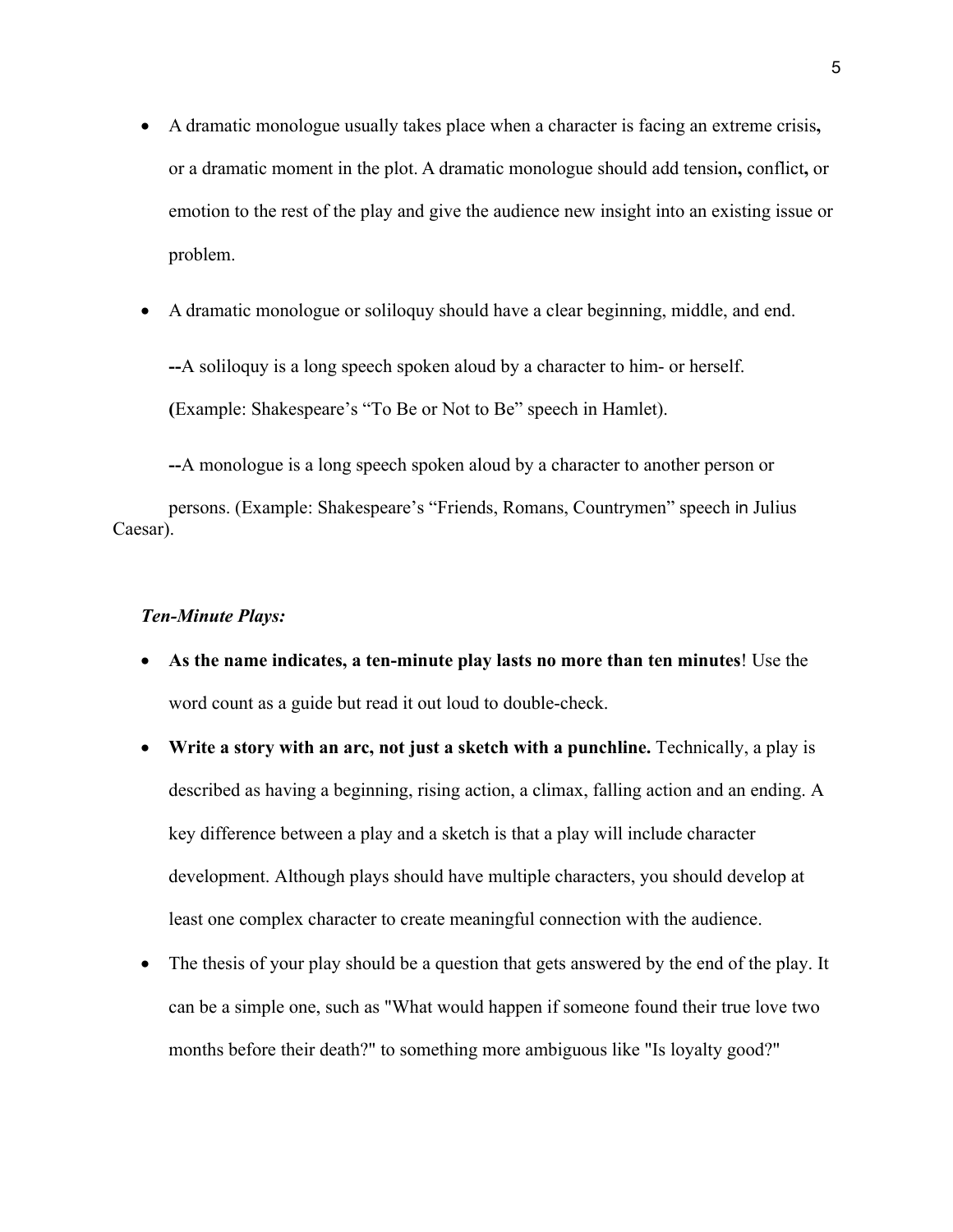- The key component in drama is *conflict*. Introduce it early, ideally within the first page or two. Skip exposition and extraneous details.
- Since these plays are normally read to an audience, there should be a part for a narrator who will describe the setting, characters, and action vividly but briefly. In this format, the narrator replaces stage directions.
- Apart from the addition of a speaking narrator, the only difference from a standard play format is that characters' names should be in all caps at the beginning of a line followed by the dialogue.For example:

JOHN: I'm thinking of writing a ten-minute play this year.

ELLEN: Save a part for me.

JOHN: For sure, honey. You're the real talent in this marriage.

NARRATOR: They kiss.

### *Poetry:*

- Clear speaker's voice and point of view.
- Language compression skills.
- An array of similes, metaphors, images.
- Rhythm and *sound* employed.
- Explosive word choices that express passion, emotion, and poetic image.
- Form or structure that fits the poem's meaning.
- Skillful grammar and word order techniques.